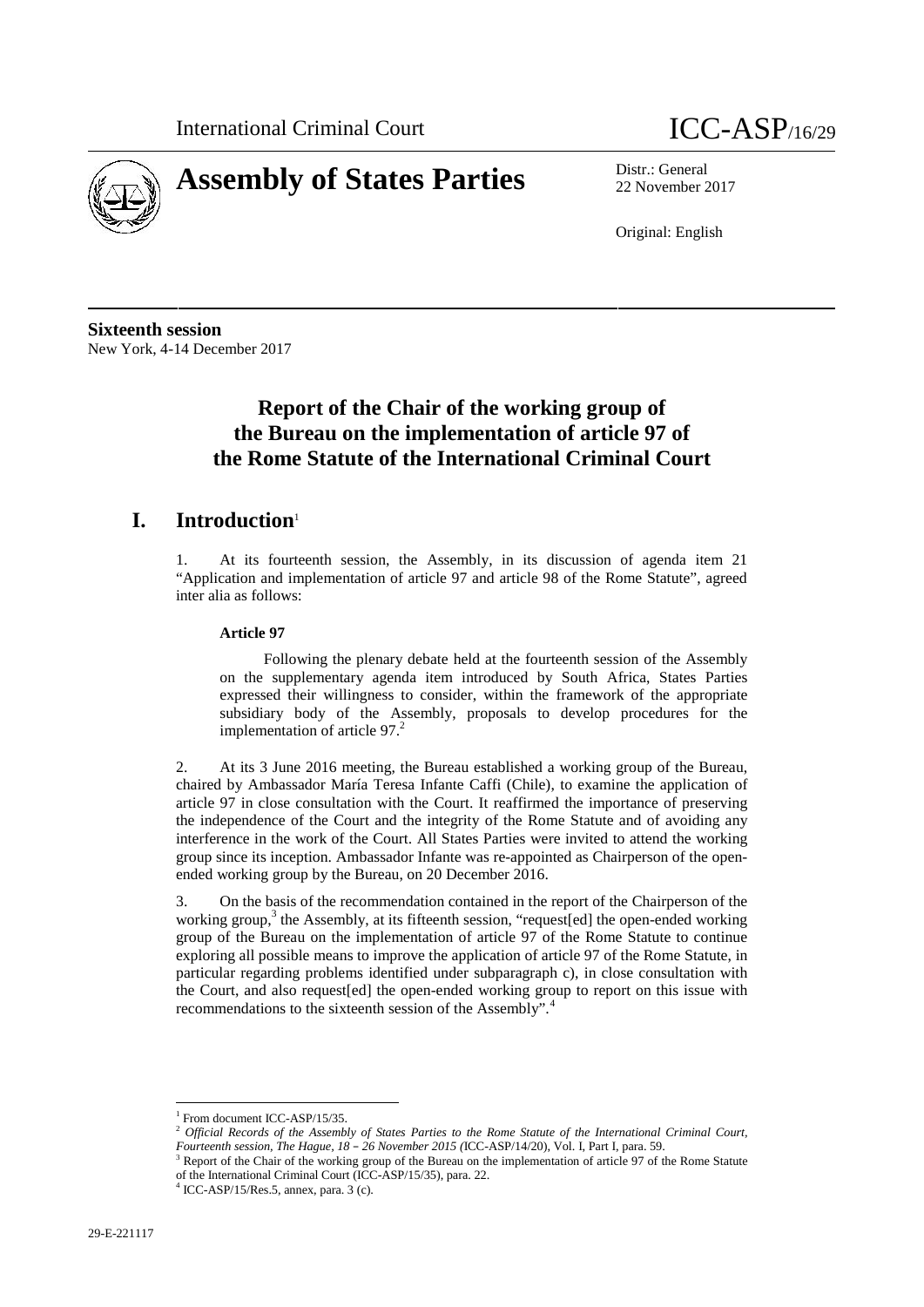## **II. Deliberations of the open-ended working group**

The open-ended working group held four meetings, on 19 January, 14 February, 24 February and 23 October 2017. States Parties and the organs of the Court were invited to participate in all meetings.

5. The working group continued its consideration of the central elements involved in article 97, paying full attention to the 3 October 2016 proposal by South Africa and by four States Parties on the implementation of article 97 of the Rome Statute. States considered the nature of the article 97 consultations; the first point of contact for a State wishing to have consultations with the Court (the President, Registrar, the relevant Chamber); the timeline for consultations; and the format of the outcome of the consultations, whether the group should draft an outcome text, and the legal status of that text, including formulas such as binding Rules or Regulations. Some support was expressed for the working group to draft regulations/guidelines, while some States suggested that all questions relating to the sequence of steps to implement article 97 should be clarified before discussing the format of the outcome.

6. States highlighted the importance of continuing to seek the views of the Court and any recommendations it might wish to propose. At all meetings, States stressed the importance of respecting the judicial independence of the Court.

7. At the 14 February 2017 meeting, the Chef de Cabinet of the President of the Court made a presentation on the Court's position on the issues before the group and indicated that the Court would not participate in any drafting exercise that States Parties might undertake, due to the legal independence of the respective roles. At that meeting, the working group decided to establish an informal drafting group on article 97 (c), to elaborate a text that would assist the implementation of article 97 (c), which would first focus on the substantive questions, and consider the format and legal status of any outcome at a later stage. Some delegations suggested that a future outcome might be useful for the application of the entire article 97, which encompasses several subject-matters.

8. The informal drafting group elected Ambassador Sabine Nölke (Canada) as its Chairperson and, since its inception, was open to all States Parties. The group held six meetings, on 27 February, 16 March, 20 April, 31 May, 20 June and 8 September 2017 and considered a paper titled "Chair's text on Article 97 consultations", a rolling text prepared by the Chairperson, which was revised to reflect the emerging agreement among States.

9. The paper contained options relating to, inter alia, the initial request for consultations and the recipient of that request; the possible invitation to a relevant organ or official to participate in the consultations; procedures for advising the State Party and any other relevant organ or official of the request; the timeline; having the resolution of the issue form part of the record of the proceedings; procedures to be followed when the consultations had been unsuccessful or one of the parties decided to request a ruling. On 19 September 2017, the Chair of the informal drafting group disseminated a paper entitled "Understanding with respect to article 97(c) consultations", which reflected an understanding of a basis for consensus, based on the comments and proposals received from delegations in written form, as well as discussions and consultations in the context and meetings of the informal drafting group.

10. On 23 October 2017, the Bureau working group considered a draft resolution entitled "Draft resolution on consultations pursuant to article 97 (c) of the Rome Statute of the International Criminal Court" to which the "Understanding" referred to in paragraph 9 was annexed. The working group considered various proposals to improve the proposed text and approved the text of the draft resolution by consensus.

Some delegations expressed concerns regarding, inter alia, the use of the terms "fundamental principles" and "principles" in preambular paragraph 2, which in their view constituted terms which did not directly relate to the concrete procedural steps for the implementation of article 97, paragraph (c). Further, the meaning of such language could change over time, resulting in a different interpretation from the one intended by the drafters of the resolution. As to the word "fundamental" it could suggest that there is a possible hierarchy between the principles that underlie the Rome Statute. On the other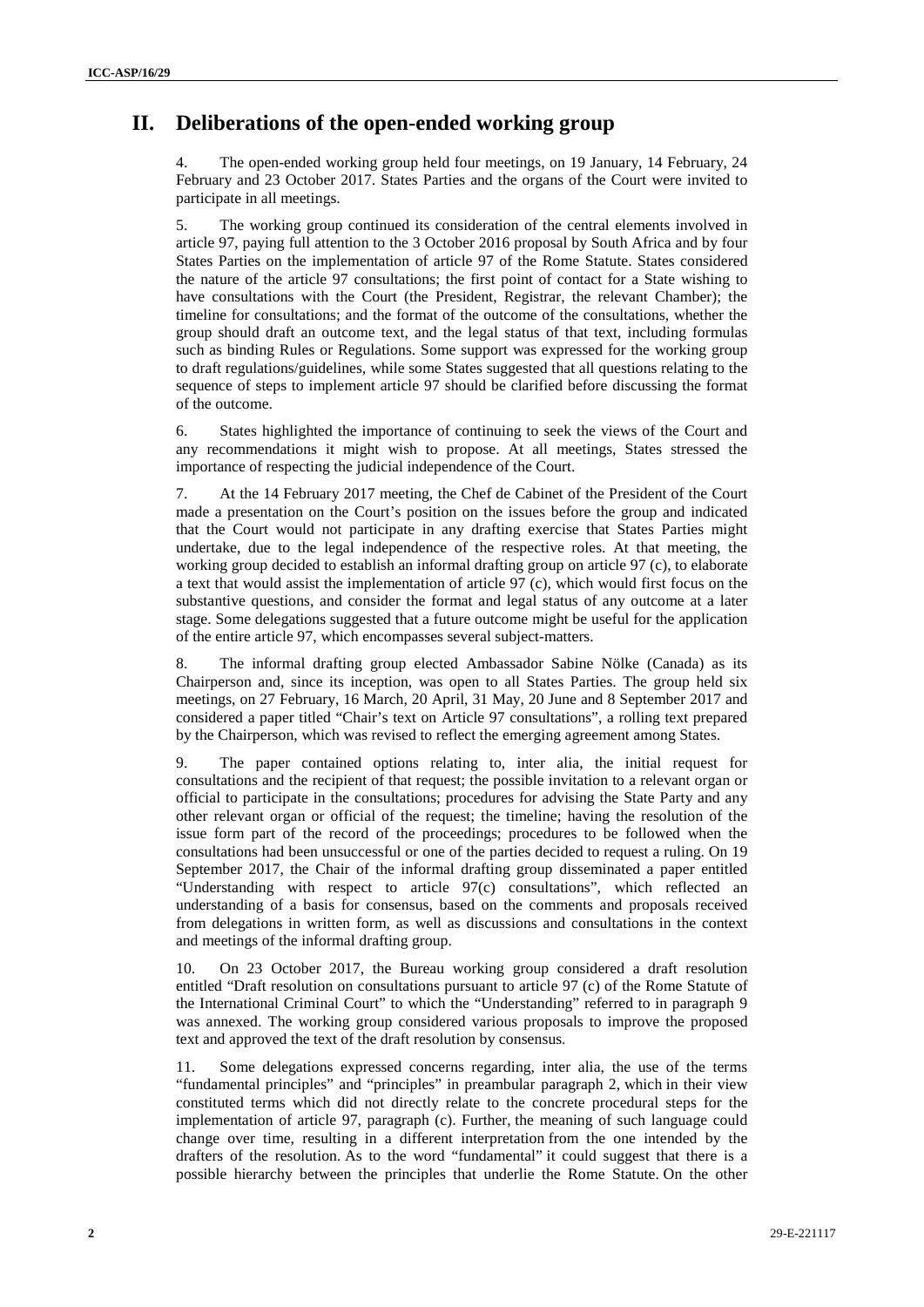hand, some delegations highlighted that certain principles were embedded in the Rome Statute, and were its core pillars, e.g. complementarity and judicial independence, and that nothing in the adoption of an Understanding should be interpreted as reforming those principles which apply to the Court as well as to States Parties. In order to achieve consensus the delegations participating in the working group agreed to retain the word "principles".

### **III. Recommendation**

12. The working group conveys to the Bureau for its consideration a draft resolution entitled "Draft resolution on consultations pursuant to article 97 (c) of the Rome Statute of the International Criminal Court" and the "Understanding with respect to article 97 (c) consultations" (see annex), and requests the Bureau to convey the draft resolution and the Understanding to the Assembly for its consideration at the sixteenth session, in accordance with resolution ICC-ASP/15/Res.5, annex I, para. 3 (c).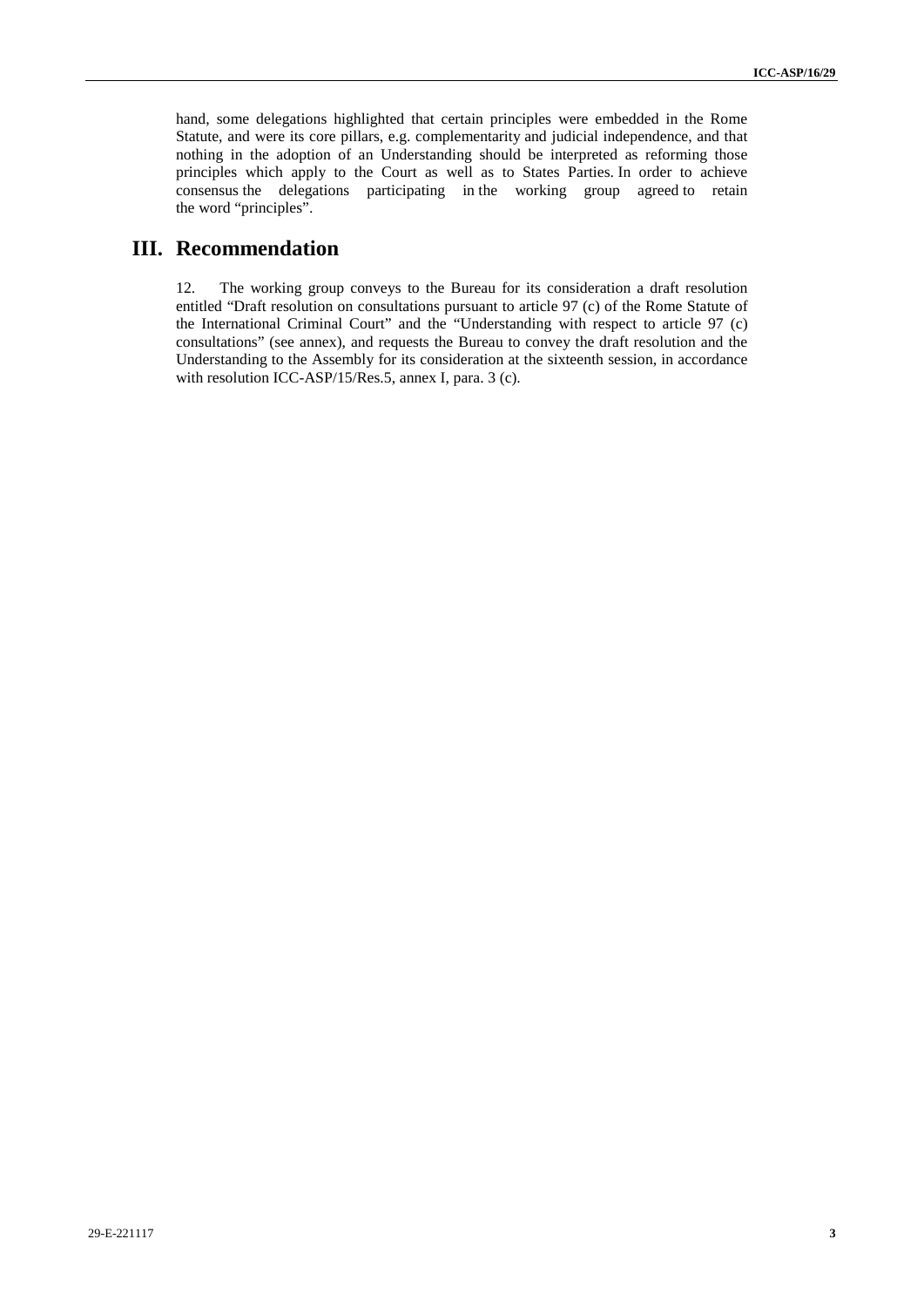#### **Annex**

## **Draft resolution on consultations pursuant to article 97(c) of the Rome Statute of the International Criminal Court**

#### *The Assembly of States Parties,*

*Bearing in mind* the provisions of Part 9 of the Rome Statute on international cooperation and judicial assistance, as well as relevant Rules of Procedure and Evidence,

*Convinced that* full respect for the principles and provisions of the Rome Statute is essential for effective international cooperation and judicial assistance,

*Conscious* of the importance of procedures and mechanisms enabling States Parties to cooperate with the Court, particularly when a State Party receives a request under Part 9 of the Rome Statute in relation to which it identifies problems which may impede or prevent the execution of the request,

*Mindful* of the central role of international cooperation and judicial assistance between States Parties and the Court with respect to the issues described in article 97(c) of the Rome Statute,

*Recalling* that at its fourteenth session the Assembly of States Parties discussed the issue of the application and implementation of article 97 of the Rome Statute,

*Considering* that on 3 June 2016 the Bureau established a working group to examine the application of article 97 in close consultation with the Court, while observing the judicial independence of the Court, and that this working group was open to all States Parties,

*Further considering* the request of the Assembly of States Parties at its fifteenth session, that the working group continue to explore all possible means to improve the application of article 97 of the Rome Statute, in particular regarding problems identified under subparagraph c), in close consultations with the Court,

*Acknowledging* the active participation and contributions of States Parties to the deliberations of the working group by providing their views and proposals on cooperation with the Court,

*Reaffirming* its commitment to the principle of judicial independence of the Court,

1. *Adopts the* "Understanding with respect to article 97(c) consultations" contained in the annex to this resolution.